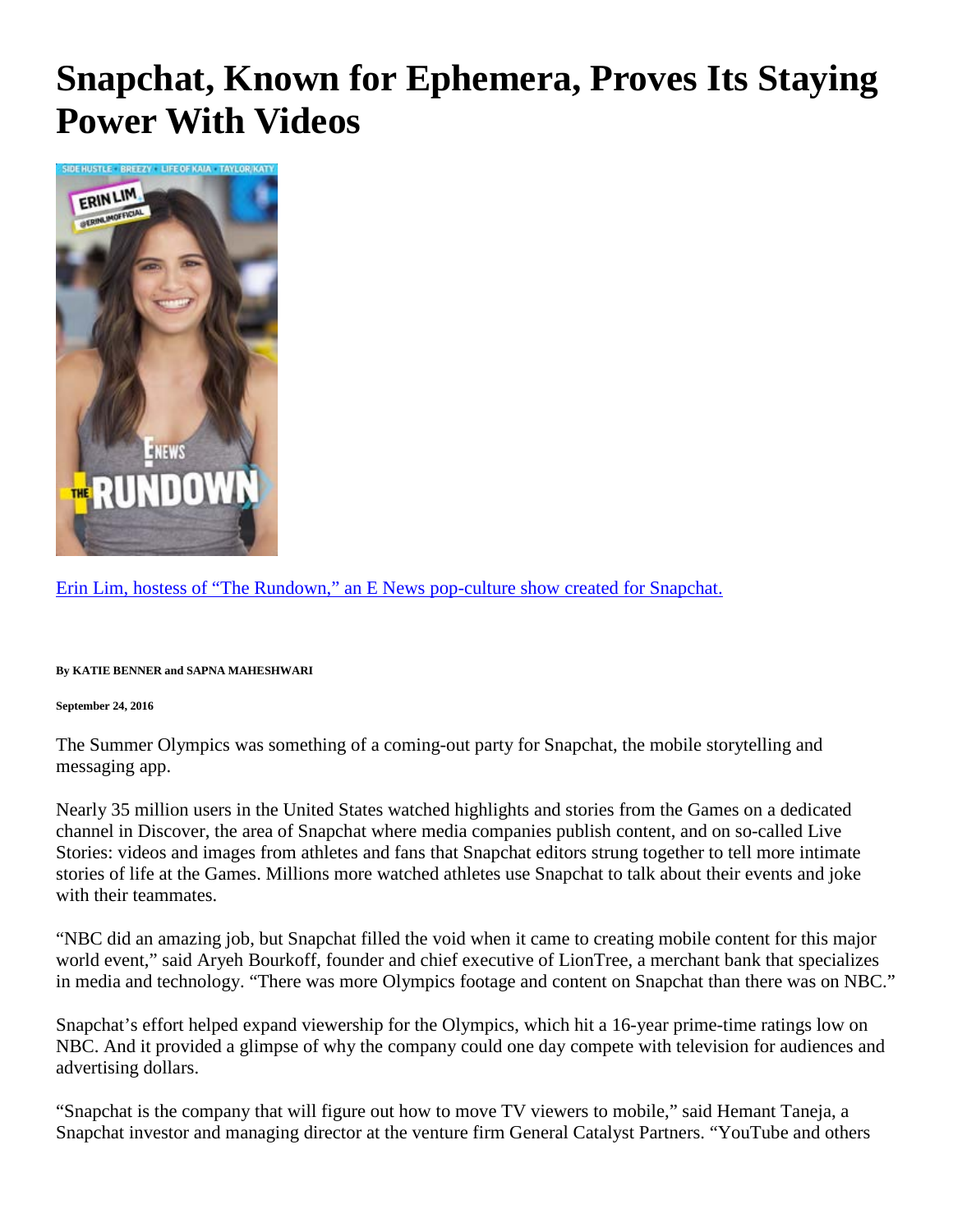have worked hard to bring video to mobile devices, but Snapchat is the first to crack how users behave on mobile."



[A still from an ad for Dick's Sporting Goods that ran with Snapchat's Summer Olympics coverage.](http://mobile.nytimes.com/2016/09/26/business/snapchat-known-for-ephemera-proves-its-staying-power-with-videos.html#modal-lightbox)

To keep people glued to the app, Snapchat needs a steady stream of content. To that end, on Friday the company introduced [Spectacles,](https://youtu.be/XqkOFLBSJR8) sunglasses with a camera embedded in the frames that will be available later this year. People can use Spectacles to take 10-second video clips and upload the footage to the Snapchat app.

The new eyewear prompted the company to [rename itself Snap](https://snap.com/news/) [Inc.](https://snap.com/news/) to reflect that it now makes more than one product: the Snapchat app and Spectacles. If consumers embrace Spectacles, they will provide many more snaps for the company to select and turn into stories. Currently more than two-thirds of Snapchat's 150 million daily users create content every day.

Since introducing Discover in January 2015, Snapchat has become a web of highly edited video content whether made by users, celebrities or media companies like Buzzfeed and CNN. That, in turn, has caught the attention of advertisers who want to reach Snapchat's growing audience, which, the company says, includes 41 percent of Americans ages 18 to 34. By comparison, the company says that the average television network in the United States reaches about 6 percent of the same demographic.

Now, Snapchat is preparing to deliver more original programming. Popular NBC shows including ["Saturday](http://topics.nytimes.com/top/reference/timestopics/subjects/s/saturday_night_live/index.html?inline=nyt-classifier)  [Night Live"](http://topics.nytimes.com/top/reference/timestopics/subjects/s/saturday_night_live/index.html?inline=nyt-classifier) and "The Tonight Show Starring Jimmy Fallon" have agreed to create programming for Snapchat, and "The Voice" ran a five-part series made just for the app. E News now has a weekly Snapchat-only popculture program called "The Rundown*."* 

Still, Snap is far from the only internet company trying to create the next-generation television experience.

Facebook, with more than a billion daily active users, and its photo-sharing app Instagram, which has over 300 million, dwarf Snapchat. Both Facebook and Instagram have aggressively moved into video, and Facebook has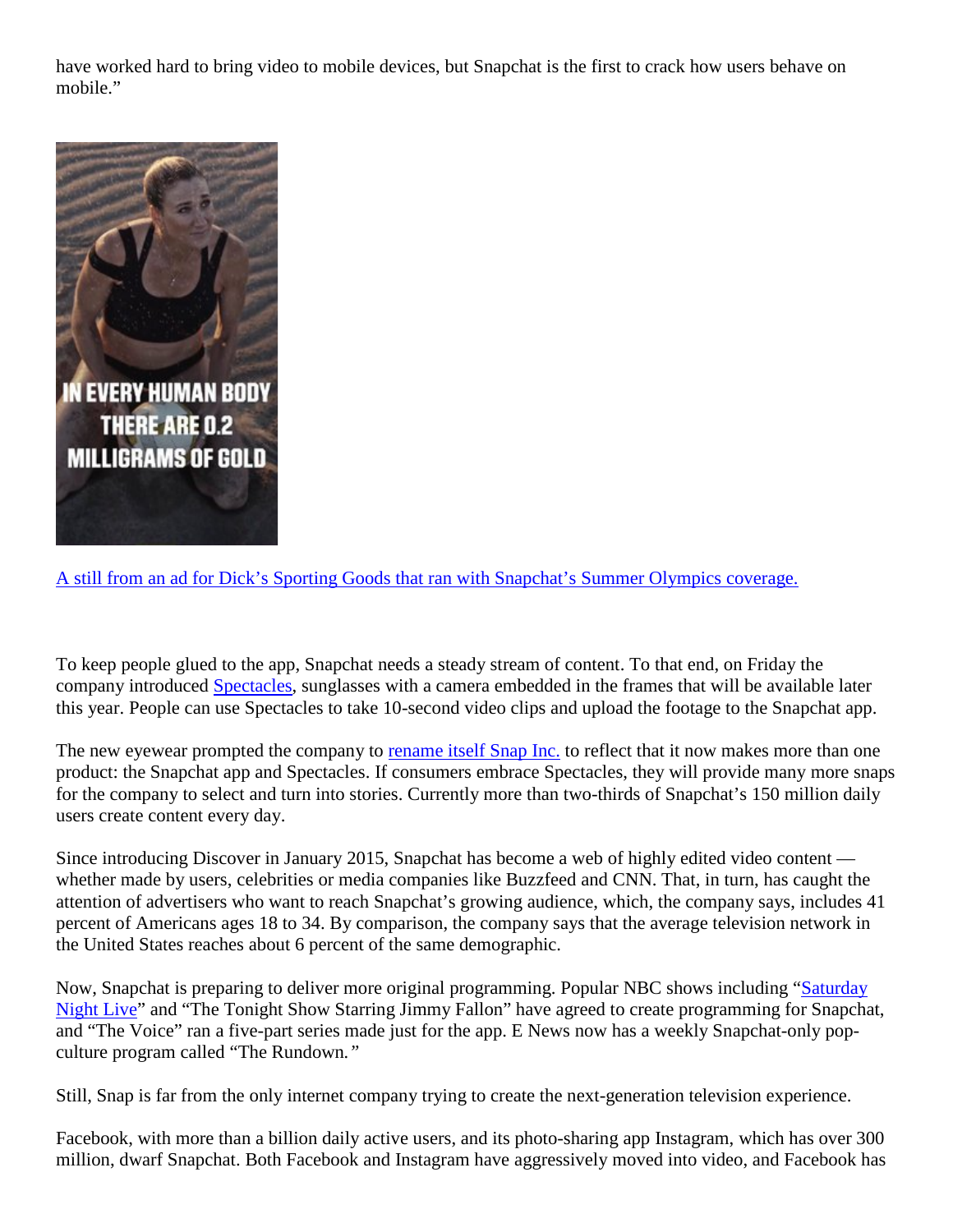even paid content makers, including The New York Times, to produce videos for its streaming product Facebook Live.

Almost a third of internet users around the world visit YouTube, where billions of videos are viewed each day. YouTube has become one of the largest music distribution platforms in the world, thanks to the many music videos that users watch.

All of these companies hope they can lure advertisers with their video platforms. Analysts at Jefferies estimate that Snap's revenue will grow to \$1 billion next year from \$350 million this year, based almost entirely on advertising.



[A still from "The Rundown" on Snapchat.](http://mobile.nytimes.com/2016/09/26/business/snapchat-known-for-ephemera-proves-its-staying-power-with-videos.html#modal-lightbox)

Traditional television still commands 72 percent of all video viewing time, and television advertising budgets have not shrunk significantly with the proliferation of online video, according to data from Activate, a consulting firm for tech and media companies.

And this fall, broadcast networks including CBS, NBC, ABC and Fox negotiated their biggest rate increases in three years for prime-time ad space, according to a recent JPMorgan Chase advertising report.

To reap financial rewards, internet companies must do more than persuade viewers to spend more time watching videos. They must show that their online ads can deliver the same value as television ads.

Television ad dollars would "flood into online" if online ads could prove they were as effective as television ads, said Joe Marchese, president of advertising products for the Fox Networks Group. For Mr. Marchese, that means the ad takes up the full screen, probably plays with the sound on and is viewed in its entirety.

While advertisers do not go so far as to say that Snapchat video ads are equivalent to television ads, they note that watching content on Snapchat mimics, in some crucial ways, the experience of watching traditional